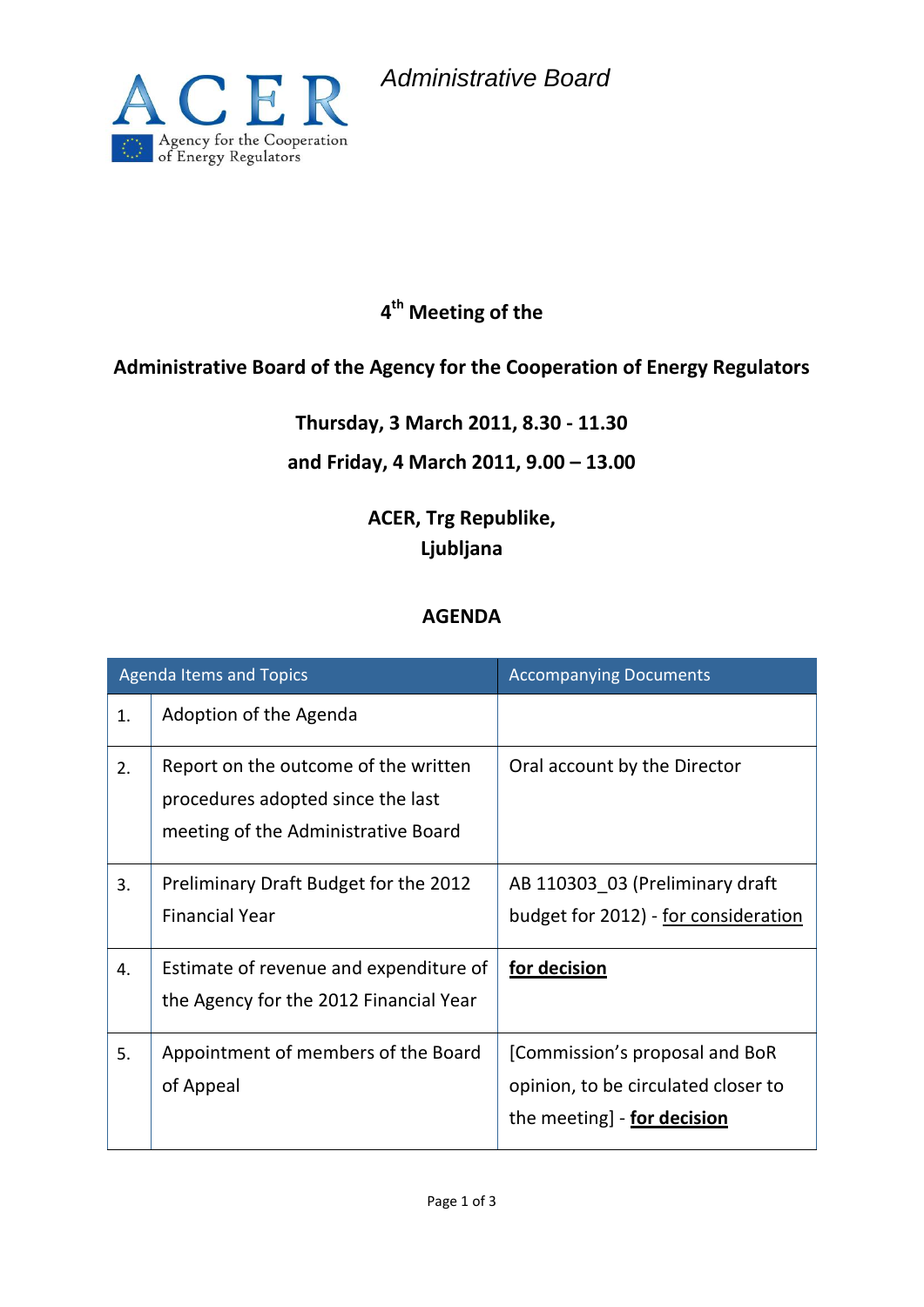# *Administrative Board*



| <b>Agenda Items and Topics</b> |                                                                                                                                                                                                                | <b>Accompanying Documents</b>                                                                                                                                                                                                                                                                                     |
|--------------------------------|----------------------------------------------------------------------------------------------------------------------------------------------------------------------------------------------------------------|-------------------------------------------------------------------------------------------------------------------------------------------------------------------------------------------------------------------------------------------------------------------------------------------------------------------|
| 6.                             | Acceptance of the offer for logistical<br>support by the Council of European<br>Energy Regulators in connection with<br>ACER's liaison office in Brussels: for<br>decision, subject to Commission<br>agreement | AB 110303_06a (Draft AB Decision<br>on Seeking the European<br>Commission's agreement on, and, if<br>such agreement is obtained, on<br>accepting the offer for logistical<br>support by the Council of European<br>Energy Regulators - for adoption<br>AB 110303_06b (Offer letter from<br><b>CEER Lord Mogg)</b> |
| 7.                             | <b>Implementing Rules for Seconded</b><br><b>National Experts</b>                                                                                                                                              | AB 110303_07 (Draft AB Decision<br>laying down the rules on the<br>secondment of national expert to<br>ACER) - for adoption                                                                                                                                                                                       |
| 8.                             | Implementing Rules to the Staff<br>Regulations                                                                                                                                                                 | AB 110303_08 (Draft AB Decision on<br>the adoption of implementing rules<br>to the Staff Regulations) - for<br>consideration                                                                                                                                                                                      |
| 9.                             | Implementing Rules for the Engagement<br>and Use of Temporary Agents and<br><b>Contract Agents and Classification in</b><br>Grade and Step on appointment or<br>engagement                                     | AB 110303 09a (Draft AB Decision<br>on the adoption of general<br>implementing provisions on the<br>procedure governing the<br>engagement and the use of<br>temporary agents at ACER) - for<br>consideration<br>AB 110303_09b (Draft AB Decision                                                                  |